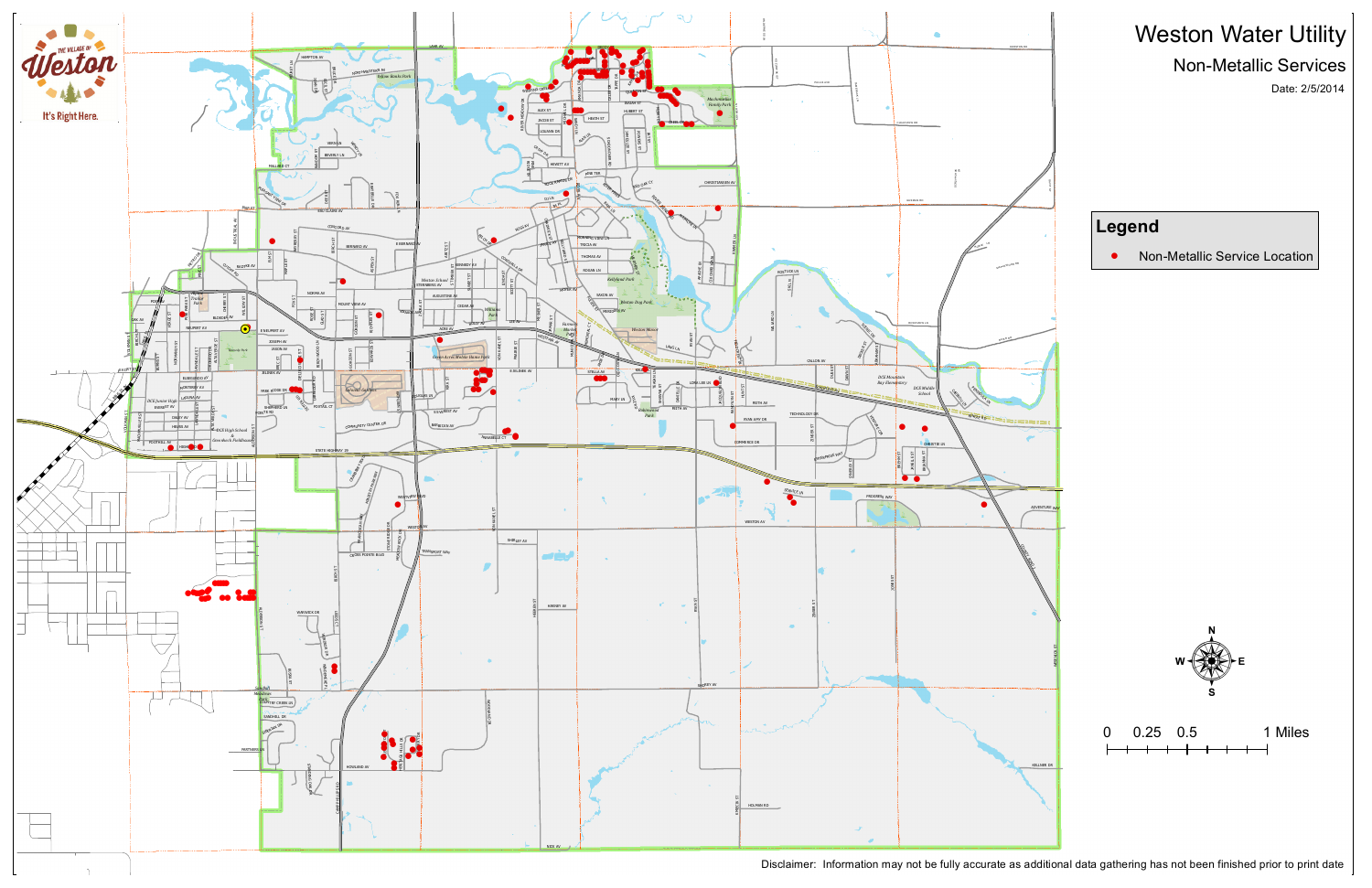| <b>CODE</b>                 | <b>ADDRESS STREET</b> |                                   | <b>SUFFIX</b>                 |
|-----------------------------|-----------------------|-----------------------------------|-------------------------------|
| ALEX5702                    |                       | 5702 ALEX                         | <b>STREET</b>                 |
| ALEX5704                    |                       | 5704 ALEX                         | <b>STREET</b>                 |
| ALEX5706                    |                       | 5706 ALEX                         | <b>STREET</b>                 |
| ANDR9103                    |                       | 9103 ANDREA                       | <b>STREET</b>                 |
| ANDR9105                    |                       | 9105 ANDREA                       | <b>STREET</b>                 |
| ANDR9203                    |                       | 9203 ANDREA                       | <b>STREET</b>                 |
| <b>ANDR9205</b>             |                       | 9205 ANDREA                       | <b>STREET</b>                 |
| ANNA4910                    |                       | 4910 ANNABELLE                    | <b>COURT</b>                  |
| ANNA4912                    |                       | 4912 ANNABELLE                    | <b>COURT</b>                  |
| ANNA4914                    |                       | 4914 ANNABELLE                    | <b>COURT</b>                  |
| <b>ANNA4916</b>             |                       | 4916 ANNABELLE                    | <b>COURT</b>                  |
| ANNA4923                    |                       | 4923 ANNABELLE                    | <b>COURT</b>                  |
| ANNA4925                    |                       | 4925 ANNABELLE                    | <b>COURT</b>                  |
| ANTE3003                    |                       | 3003 ANTELOPE                     | <b>STREET</b>                 |
| ANTE3006                    |                       | 3006 ANTELOPE                     | <b>STREET</b>                 |
| ANTE3007                    |                       | 3007 ANTELOPE                     | <b>STREET</b>                 |
| <b>BIRC9006</b>             |                       | 9006 BIRCH                        | <b>STREET</b>                 |
| <b>BIRC9008</b>             |                       | 9008 BIRCH                        | <b>STREET</b>                 |
| <b>BUCK1802</b>             |                       | <b>1802 BUCKTHORN</b>             | <b>AVENUE</b>                 |
| <b>BUCK1803</b>             |                       | 1803 BUCKTHORN                    | <b>AVENUE</b>                 |
| CALE3005                    |                       | 3005 CALEB                        | <b>DRIVE</b>                  |
| CALE3009                    |                       | 3009 CALEB                        | <b>DRIVE</b>                  |
| <b>CALE3102</b>             |                       | 3102 CALEB                        | <b>DRIVE</b>                  |
| CALE3106                    |                       | 3106 CALEB                        | <b>DRIVE</b>                  |
| CALE3108                    |                       | 3108 CALEB                        | <b>DRIVE</b>                  |
| CAMP4032                    |                       | 4032 CAMP PHILLIPS                | <b>ROAD</b>                   |
| CANO5709                    |                       | <b>5709 CANOE</b>                 | <b>STREET</b>                 |
| CANO5805                    |                       | <b>5805 CANOE</b>                 | <b>STREET</b>                 |
| <b>CANO5807</b>             |                       | <b>5807 CANOE</b>                 | <b>STREET</b>                 |
| <b>CANO5809</b>             |                       | <b>5809 CANOE</b>                 | <b>STREET</b>                 |
| CANO5903                    |                       | <b>5903 CANOE</b>                 | <b>STREET</b>                 |
| <b>CANO5909</b>             |                       | 5909 CANOE                        | <b>STREET</b>                 |
| <b>CANO6005</b>             |                       | 6005 CANOE                        | <b>STREET</b>                 |
| CANO6104                    |                       | 6104 CANOE                        | <b>STREET</b>                 |
| CANO6109                    |                       | 6109 CANOE                        | <b>STREET</b>                 |
| CANO6202                    |                       | 6202 CANOE                        | <b>STREET</b>                 |
| CANO6204                    |                       | 6204 CANOE                        | <b>STREET</b>                 |
| CANO6304                    |                       | 6304 CANOE                        | <b>STREET</b>                 |
| CANO6306                    |                       | 6303 CANOE                        | <b>STREET</b>                 |
| CANO6308                    |                       | 6308 CANOE                        | <b>STREET</b>                 |
| COMP7403<br><b>CREE6305</b> |                       | 7403 COMPASS<br><b>6305 CREEL</b> | <b>CIRCLE</b><br><b>DRIVE</b> |
| CREE6411                    |                       | 6411 CREEL                        | <b>DRIVE</b>                  |
| <b>CREE6503</b>             |                       | 6503 CREEL                        | <b>DRIVE</b>                  |
| <b>DECO5907</b>             |                       | 5907 DECOY                        | <b>STREET</b>                 |
| <b>DELI5852</b>             |                       |                                   | <b>STREET</b>                 |
|                             |                       | 5852 DELIKOWSKI                   |                               |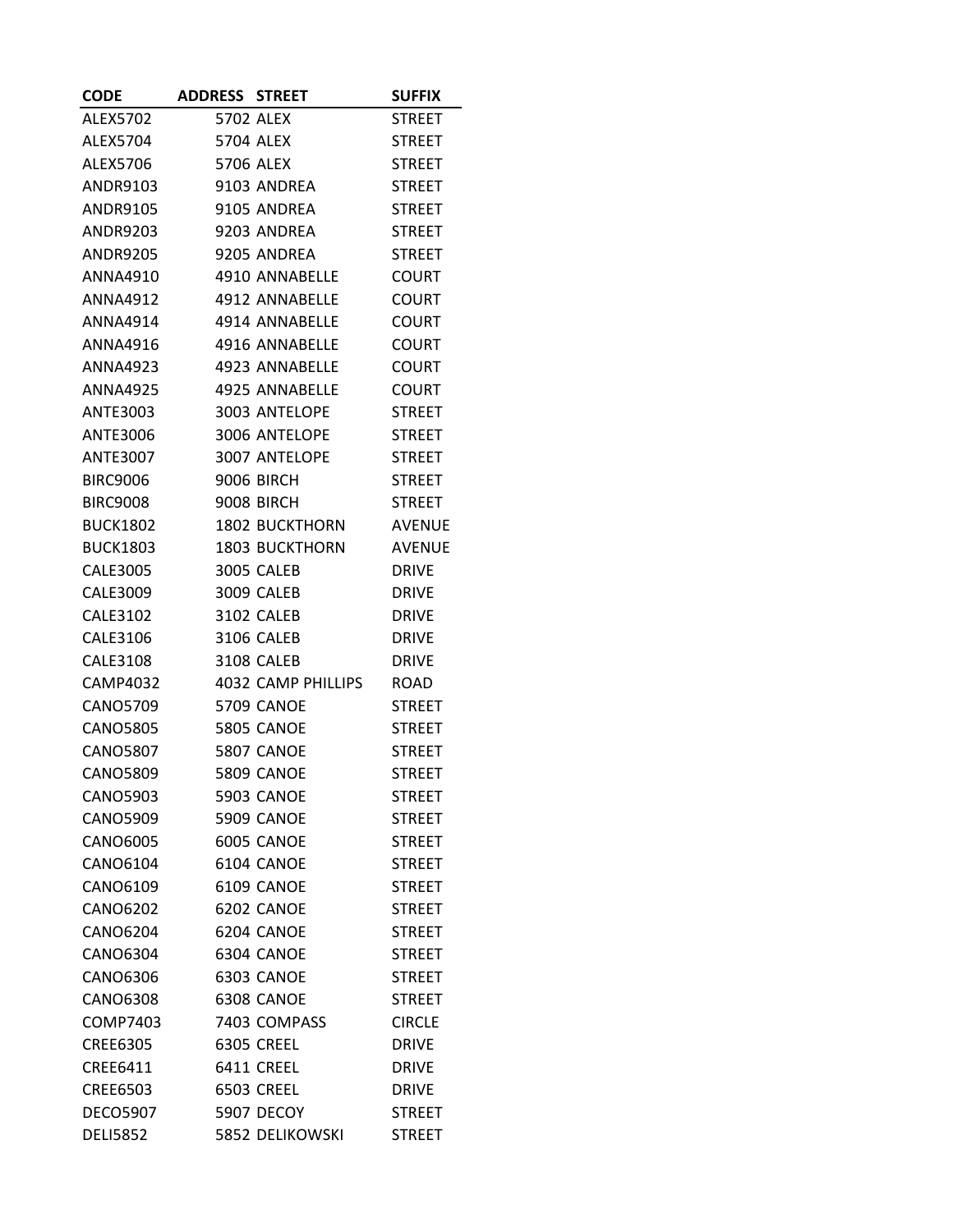| <b>DELI5902</b> | 5902 DELIKOWSKI  | <b>STREET</b> |
|-----------------|------------------|---------------|
| <b>DJLN5508</b> | 5508 DJ          | LANE          |
| <b>EVES7117</b> | 7117 EVERGREEN   | <b>STREET</b> |
| <b>EXEC7208</b> | 7208 EXECUTIVE   | <b>COURT</b>  |
| <b>FANT2105</b> | 2105 FANTAIL     | <b>AVENUE</b> |
| <b>FANT2203</b> | 2203 FANTAIL     | <b>AVENUE</b> |
| <b>FANT2303</b> | 2303 FANTAIL     | <b>AVENUE</b> |
| <b>FANT2306</b> | 2306 FANTAIL     | <b>AVENUE</b> |
| <b>FANT2307</b> | 2307 FANTAIL     | <b>AVENUE</b> |
| <b>FANT2403</b> | 2403 FANTAIL     | <b>AVENUE</b> |
| <b>FANT2405</b> | 2405 FANTAIL     | <b>AVENUE</b> |
| <b>FANT2406</b> | 2406 FANTAIL     | <b>AVENUE</b> |
| <b>FANT2407</b> | 2407 FANTAIL     | <b>AVENUE</b> |
| <b>FANT2408</b> | 2408 FANTAIL     | <b>AVENUE</b> |
| <b>FAWN1804</b> | <b>1804 FAWN</b> | <b>AVENUE</b> |
| <b>FAWN1806</b> | <b>1806 FAWN</b> | <b>AVENUE</b> |
| <b>FAWN1807</b> | <b>1807 FAWN</b> | <b>AVENUE</b> |
| <b>FAWN1808</b> | <b>1808 FAWN</b> | <b>AVENUE</b> |
| <b>FAWN1809</b> | <b>1809 FAWN</b> | <b>AVENUE</b> |
| <b>FAWN1900</b> | <b>1900 FAWN</b> | <b>AVENUE</b> |
| <b>FAWN1901</b> | <b>1901 FAWN</b> | <b>AVENUE</b> |
| <b>FAWN1902</b> | <b>1902 FAWN</b> | <b>AVENUE</b> |
| <b>FAWN1904</b> | <b>1904 FAWN</b> | <b>AVENUE</b> |
| <b>FAWN2004</b> | 2004 FAWN        | <b>AVENUE</b> |
| <b>FAWN2100</b> | <b>2100 FAWN</b> | <b>AVENUE</b> |
| <b>FAWN2102</b> | <b>2102 FAWN</b> | <b>AVENUE</b> |
| <b>FAWN2104</b> | <b>2104 FAWN</b> | <b>AVENUE</b> |
| <b>FAWN2200</b> | <b>2200 FAWN</b> | <b>AVENUE</b> |
| <b>FAWN2216</b> | <b>2216 FAWN</b> | <b>AVENUE</b> |
| <b>FLAM5802</b> | 5802 FLAMBEAU    | <b>STREET</b> |
| <b>FLAM5904</b> | 5904 FLAMBEAU    | <b>STREET</b> |
| <b>FLAM5906</b> | 5906 FLAMBEAU    | <b>STREET</b> |
| <b>FLAM5908</b> | 5908 FLAMBEAU    | <b>STREET</b> |
| <b>FLAM5910</b> | 5910 FLAMBEAU    | <b>STREET</b> |
| FOXT3002        | 3002 FOXTAIL     | <b>COURT</b>  |
| FOXT3003        | 3003 FOXTAIL     | <b>COURT</b>  |
| FOXT3004        | 3004 FOXTAIL     | <b>COURT</b>  |
| FOXT3005        | 3005 FOXTAIL     | <b>COURT</b>  |
| FOXT3007        | 3007 FOXTAIL     | <b>COURT</b>  |
| FOXT3009        | 3009 FOXTAIL     | <b>COURT</b>  |
| FOXT3102        | 3102 FOXTAIL     | <b>COURT</b>  |
| FOXT3103        | 3103 FOXTAIL     | <b>COURT</b>  |
| FOXT3104        | 3104 FOXTAIL     | <b>COURT</b>  |
| FOXT3105        | 3105 FOXTAIL     | <b>COURT</b>  |
| FOXT3106        | 3106 FOXTAIL     | <b>COURT</b>  |
| FOXT3108        | 3108 FOXTAIL     | <b>COURT</b>  |
| FOXT3202        | 3202 FOXTAIL     | <b>COURT</b>  |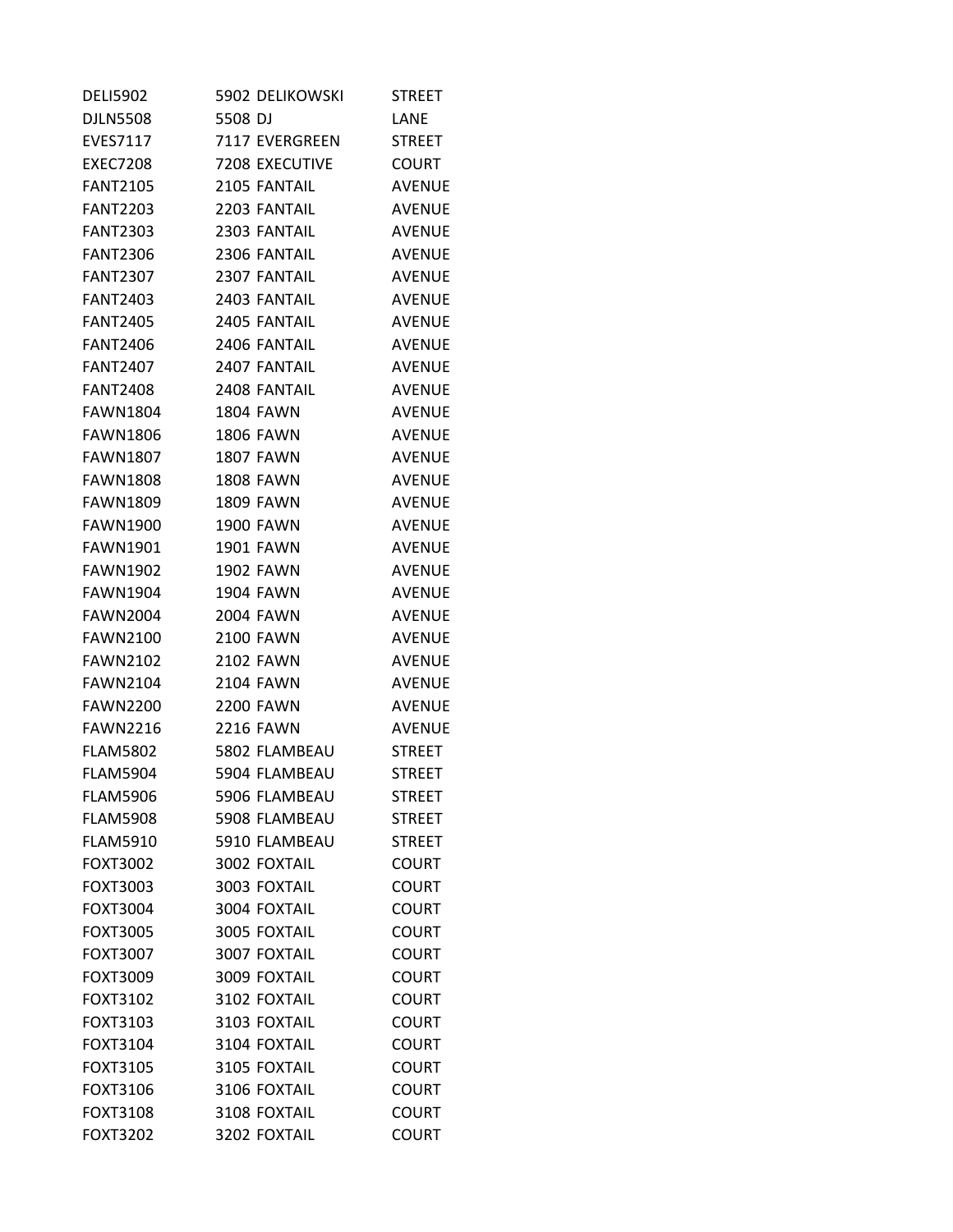| <b>HARL1006</b> | 1006 HARLYN          | <b>AVENUE</b> |
|-----------------|----------------------|---------------|
| <b>HARL1313</b> | 1313 HARLYN          | <b>AVENUE</b> |
| HERI10003       | 10003 HERITAGE HILLS | <b>COURT</b>  |
| <b>HERI9502</b> | 9502 HERITAGE HILLS  | <b>COURT</b>  |
| <b>HERI9609</b> | 9606 HERITAGE HILLS  | <b>COURT</b>  |
| <b>HERI9905</b> | 9905 HERITAGE HILLS  | <b>COURT</b>  |
| <b>HIGH1612</b> | 1612 HIGHLAND        | <b>AVENUE</b> |
| <b>HIGH1728</b> | 1728 HIGHLAND        | <b>AVENUE</b> |
| <b>HIGH1804</b> | 1804 HIGHLAND        | <b>AVENUE</b> |
| <b>HORI3303</b> | 3303 HORIZON         | <b>COURT</b>  |
| <b>HORI3305</b> | 3305 HORIZON         | <b>COURT</b>  |
| <b>HOWL2705</b> | 2705 HOWLAND         | <b>AVENUE</b> |
| <b>HOWL3808</b> | 3808 HOWLAND         | <b>AVENUE</b> |
| <b>ISAI5306</b> | 5306 ISAIAH          | <b>STREET</b> |
| JELI4807        | 4807 JELINEK         | <b>AVENUE</b> |
| KAYA6110        | 6110 KAYAK           | <b>DRIVE</b>  |
| KAYA6203        | 6203 KAYAK           | <b>DRIVE</b>  |
| LEX19502        | 9502 LEXINGTON       | <b>COURT</b>  |
| LEXI9605        | 9605 LEXINGTON       | <b>COURT</b>  |
| LEX19606        | 9606 LEXINGTON       | <b>COURT</b>  |
| LEX19609        | 9609 LEXINGTON       | COURT         |
| LEX19702        | 9702 LEXINGTON       | <b>COURT</b>  |
| <b>LEXI9802</b> | 9802 LEXINGTON       | <b>COURT</b>  |
| LEX19805        | 9805 LEXINGTON       | <b>COURT</b>  |
| <b>LEXI9902</b> | 9902 LEXINGTON       | <b>COURT</b>  |
| <b>LORA7008</b> | 7008 LORA LEE        | LANE          |
| LORA7010        | 7010 LORA LEE        | LANE          |
| <b>MARG9302</b> | 9302 MARGARET        | <b>STREET</b> |
| <b>MOUN3805</b> | 3805 MOUNT VIEW      | <b>AVENUE</b> |
| <b>MOUN3806</b> | 3806 MOUNT VIEW      | <b>AVENUE</b> |
| <b>MOUN3808</b> | 3808 MOUNT VIEW      | <b>AVENUE</b> |
| <b>MOUN3902</b> | 3902 MOUNT VIEW      | <b>AVENUE</b> |
| <b>MOUN3904</b> | 3904 MOUNT VIEW      | <b>AVENUE</b> |
| <b>MOUN3909</b> | 3909 MOUNT VIEW      | <b>AVENUE</b> |
| <b>MOUN3910</b> | 3910 MOUNT VIEW      | <b>AVENUE</b> |
| <b>NEUP2104</b> | 2104 NEUPERT         | <b>AVENUE</b> |
| <b>NEUP2402</b> | 2402 NUEPERT         | <b>AVENUE</b> |
| <b>NEWB9506</b> | 9506 NEWBERRY        | <b>DRIVE</b>  |
| <b>NEWB9506</b> | 9506 NEWBERRY        | <b>DRIVE</b>  |
| <b>NEWB9605</b> | 9605 NEWBERRY        | <b>DRIVE</b>  |
| <b>NEWB9608</b> | 9608 NEWBERRY        | <b>DRIVE</b>  |
| <b>NEWB9703</b> | 9703 NEWBERRY        | <b>DRIVE</b>  |
| <b>NEWB9709</b> | 9709 NEWBERRY        | <b>DRIVE</b>  |
| <b>NORM5507</b> | 5507 NORMANDY        | <b>STREET</b> |
| <b>PARR2806</b> | 2806 PARK RIDGE      | <b>DRIVE</b>  |
| <b>PARR2808</b> | 2808 PARK RIDGE      | <b>DRIVE</b>  |
| <b>PARR2812</b> | 2812 PARK RIDGE      | <b>DRIVE</b>  |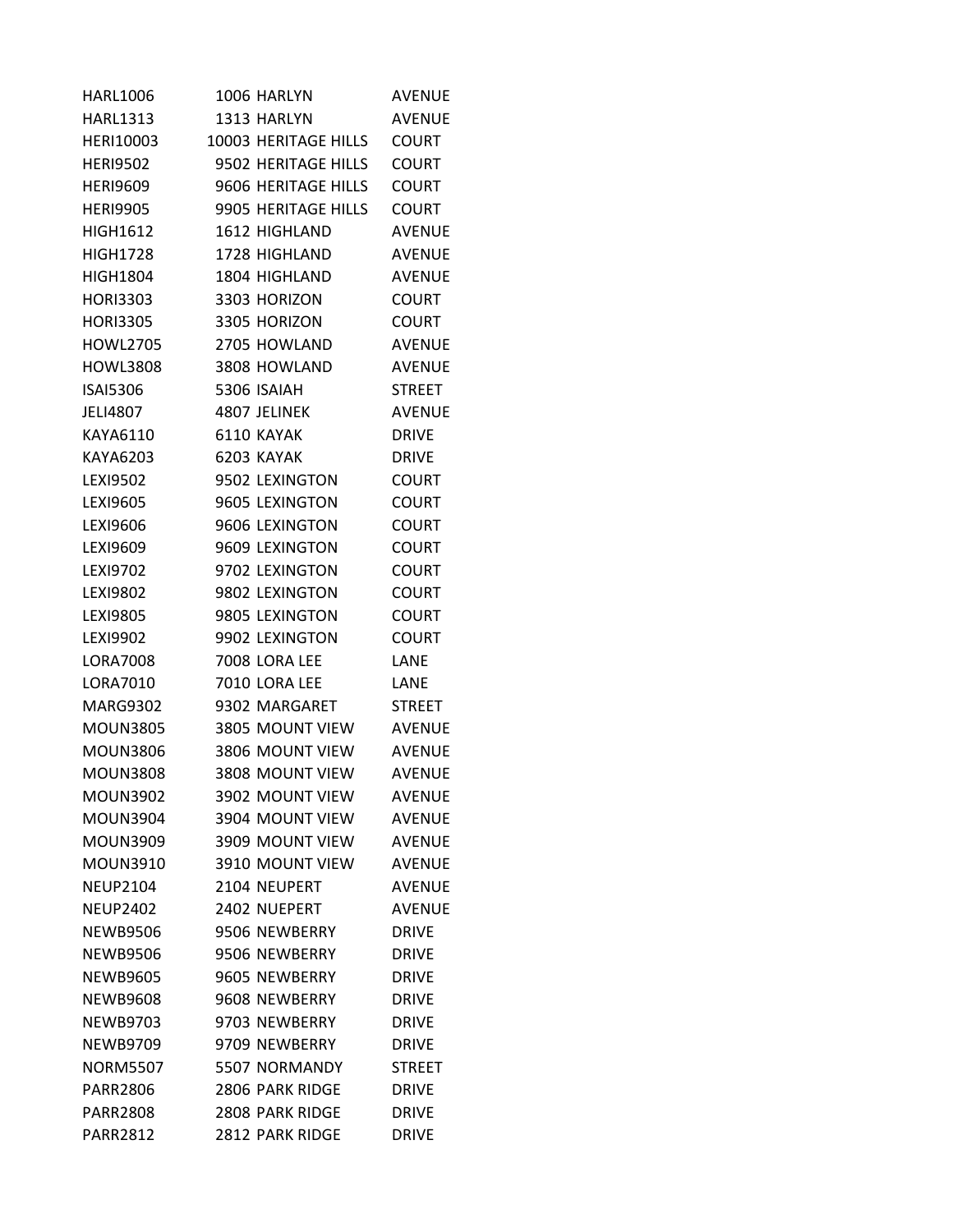| <b>PORT3203</b> | 3203 PORTAGE        | <b>STREET</b> |
|-----------------|---------------------|---------------|
| <b>PORT3205</b> | 3205 PORTAGE        | <b>STREET</b> |
| <b>PORT3209</b> | 3209 PORTAGE        | <b>STREET</b> |
| <b>PORT3302</b> | 3302 PORTAGE        | <b>STREET</b> |
| PORT3303        | 3303 PORTAGE        | <b>STREET</b> |
| <b>PORT3304</b> | 3304 PORTAGE        | <b>STREET</b> |
| <b>PORT3305</b> | 3305 PORTAGE        | <b>STREET</b> |
| PORT3307        | 3307 PORTAGE        | <b>STREET</b> |
| PORT3309        | 3309 PORTAGE        | <b>STREET</b> |
| PORT3311        | 3311 PORTAGE        | <b>STREET</b> |
| QUEN6111        | 6111 QUENTIN        | <b>STREET</b> |
| <b>QUEN6214</b> | 6214 QUENTIN        | <b>STREET</b> |
| <b>QUEN6214</b> | 6214 QUENTIN        | <b>STREET</b> |
| <b>QUEN6302</b> | 6302 QUENTIN        | <b>STREET</b> |
| <b>QUEN6303</b> | 6303 QUENTIN        | <b>STREET</b> |
| <b>QUEN6305</b> | <b>6305 QUENTIN</b> | <b>STREET</b> |
| <b>QUEN6307</b> | 6307 QUENTIN        | <b>STREET</b> |
| <b>QUEN6309</b> | 6309 QUENTIN        | <b>STREET</b> |
| <b>QUEN6310</b> | 6310 QUENTIN        | <b>STREET</b> |
| <b>QUEN6311</b> | 6311 QUENTIN        | <b>STREET</b> |
| <b>QUEN6402</b> | 6402 QUENTIN        | <b>STREET</b> |
| <b>QUEN6403</b> | 6403 QUENTIN        | <b>STREET</b> |
| <b>QUEN6405</b> | 6405 QUENTIN        | <b>STREET</b> |
| <b>QUEN7200</b> | 7200 QUENTIN        | <b>STREET</b> |
| <b>RIDG4802</b> | 4802 RIDGE POINT    | <b>CIRCLE</b> |
| <b>RIDG4804</b> | 4804 RIDGE POINT    | <b>CIRCLE</b> |
| <b>RIDG4806</b> | 4806 RIDGE POINT    | <b>CIRCLE</b> |
| <b>RIDG4808</b> | 4808 RIDGE POINT    | <b>CIRCLE</b> |
| <b>RIDG4809</b> | 4809 RIDGE POINT    | <b>CIRCLE</b> |
| <b>RIPP5702</b> | 5702 RIPPLING CREEK | <b>DRIVE</b>  |
| <b>RIPP5703</b> | 5703 RIPPLING CREEK | <b>DRIVE</b>  |
| <b>RIPP5704</b> | 5704 RIPPLING CREEK | <b>DRIVE</b>  |
| <b>RIPP5705</b> | 5705 RIPPLING CREEK | <b>DRIVE</b>  |
| <b>RIPP5707</b> | 5707 RIPPLING CREEK | <b>DRIVE</b>  |
| <b>RIPP5708</b> | 5708 RIPPLING CREEK | <b>DRIVE</b>  |
| <b>RIPP5709</b> | 5709 RIPPLING CREEK | <b>DRIVE</b>  |
| <b>RIPP5803</b> | 5803 RIPPLING CREEK | <b>DRIVE</b>  |
| <b>RIPP5805</b> | 5805 RIPPLING CREEK | <b>DRIVE</b>  |
| <b>RIPP5807</b> | 5807 RIPPLING CREEK | <b>DRIVE</b>  |
| <b>RIVB6704</b> | 6704 RIVER BEND     | ROAD          |
| <b>RIVM3504</b> | 3504 RIVER MEADOW   | <b>DRIVE</b>  |
| <b>ROSS2608</b> | 2608 ROSS           | <b>AVENUE</b> |
| ROSS4906        | 4906 ROSS           | <b>AVENUE</b> |
| RYAA7303        | 7303 RYAN AMY       | <b>STREET</b> |
| <b>RYAA7305</b> | 7305 RYAN AMY       | <b>STREET</b> |
| <b>SAND3606</b> | 3606 SANDHILL       | <b>DRIVE</b>  |
| <b>SCHO4403</b> | 4403 SCHOFIELD      | <b>AVENUE</b> |